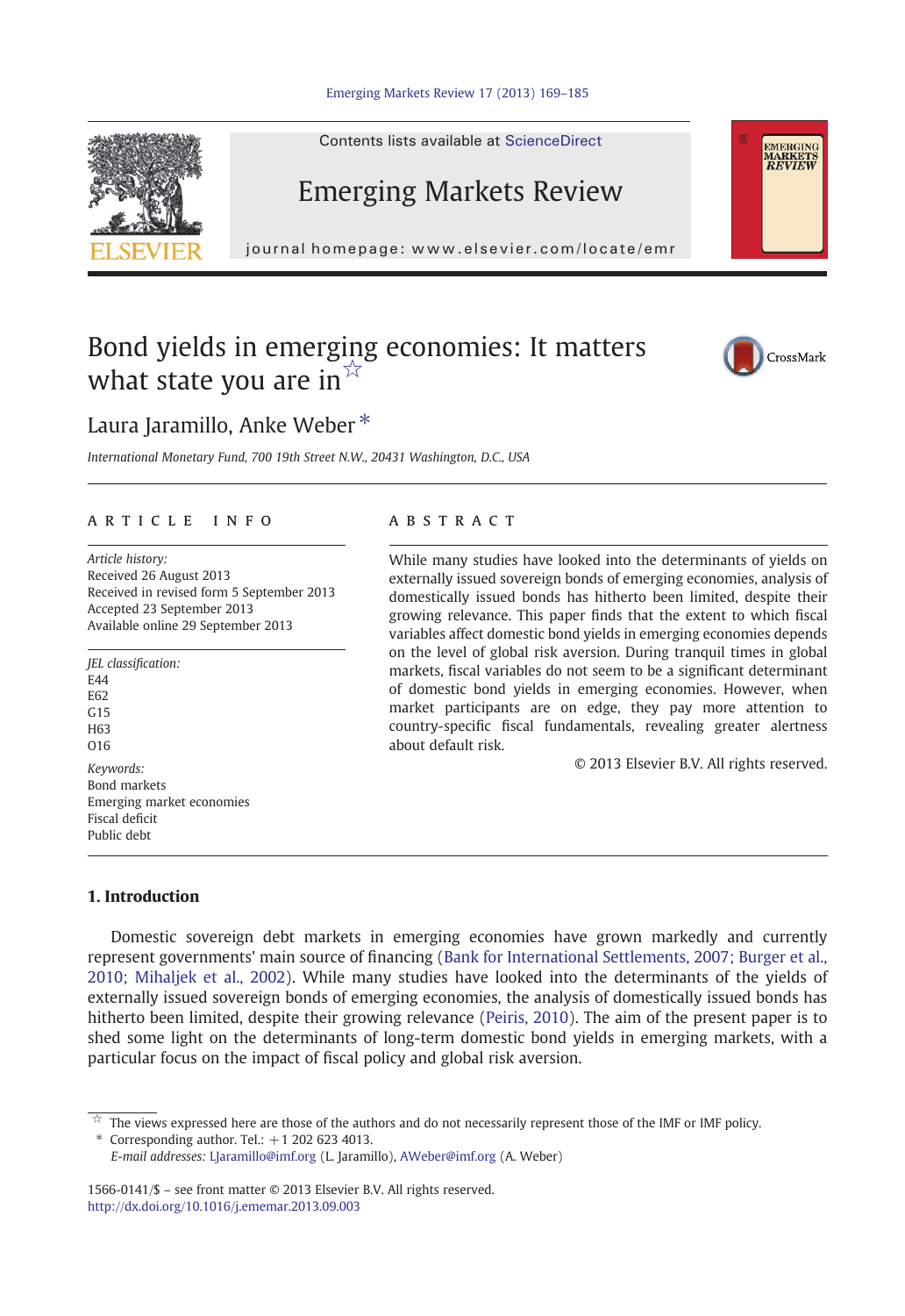Since the theoretical literature is inconclusive about the sign of the effect of fiscal policy on long-term domestic bond yields, the question of its impact becomes very much an empirical one ([Friedman, 2006](#page--1-0)). In theory, the effect of a fiscal expansion on domestic interest rates depends on the reaction of domestic private saving and the size and openness of the economy. If households are Ricardian, then a rise in government debt that leads to an anticipation of future tax hikes would be offset by a rise in private savings, thereby leaving long-term rates unchanged ([Barro, 1974](#page--1-0)). If non-Ricardian features are instead incorporated, then an increase in the fiscal deficit and public debt would, all else equal, drive up long term bond-yields ([Blinder and Solow, 1973; Modigliani, 1961\)](#page--1-0). Another approach stresses the importance of international capital mobility, claiming that in an open economy fiscal policy will not affect interest rates except indirectly through its impact on the risk premium ([Mundell, 1963\)](#page--1-0): In an environment where there is a large amount of uncertainty relating to the growth prospects of the economy, larger deficits and public debt could also raise concerns about the ability of the sovereign to repay its debts, lifting risk premia and therefore the government's long-term financing costs.

A vast empirical literature exists on the determinants of long-term bond yields in advanced economies, with a majority of papers finding that higher fiscal deficits and public debt raise interest rates. While many studies employ U.S. data, there is now also an increasing literature that focuses on European and OECD data. [Gale and Orszag \(2003\)](#page--1-0) report that out of 59 studies, 29 find that weaker fiscal variables increase interest rates, while 11 had mixed results and 19 found that the effect was not significant. Moreover, a majority of studies finds that the effect of fiscal policy on interest rates is larger when the fiscal deficit rather than public debt is included as an explanatory variable [\(Faini, 2006; Laubach, 2009\)](#page--1-0). In addition, the effects of fiscal policy are larger when expectations of future fiscal policy rather than actual values of the debt and deficit are used [\(Laubach, 2009](#page--1-0)) and when single country studies rather than cross country studies are performed. The estimated impact on interest rates of a change of 1% of GDP in the fiscal deficit ranges from 10 basis points to 60 basis points [\(Laubach, 2009](#page--1-0)). The estimated impact of a change of 1% of GDP in the debt ratio on interest rates ranges from 1 to 8 basis points ([Haugh et al., 2009](#page--1-0)).

Studies analyzing the determinants of sovereign foreign currency spreads in emerging markets are also widespread. For foreign currency spreads, many empirical studies have looked at the impact of domestic factors, including indicators of external vulnerability like external debt, debt service or current account ([Cantor and Packer, 1996; Edwards, 1984](#page--1-0)); fiscal variables, like fiscal debt and deficits [\(Cantor and Packer,](#page--1-0) [1996; Rowland and Torres, 2004](#page--1-0)) or their composition ([Akitoby and Stratmann, 2008\)](#page--1-0); and other macroeconomic variables like inflation, the terms of trade and the real exchange rate [\(Min, 1998](#page--1-0)).

Far fewer studies have focused on emerging market domestic sovereign bonds, notwithstanding their growing relevance as a source of government financing. [Peiris \(2010\)](#page--1-0) conducts a panel analysis of 10 emerging market economies using quarterly data and finds that the annualized impact on long-term bond yields of a 1% increase in the fiscal balance-to-GDP ratio is about 20 basis points, while domestic monetary aggregates and real economic activity do not have a significant impact. Moreover, long term yields are found to respond to changes in policy interest rates, inflationary expectations, and foreign participation in domestic bond markets. [Baldacci](#page--1-0) [and Kumar \(2010\)](#page--1-0) estimate a panel of 31 advanced and emerging economies over the period 1980–2007 and also find that higher fiscal deficits and public debt raise long-term domestic bond yields in both advanced and emerging markets, with an impact similar to that found by [Peiris \(2010\).](#page--1-0) [Baldacci and Kumar \(2010\)](#page--1-0) also find that countries with higher initial fiscal deficits and public debt experience larger increases in bond yields when the fiscal position deteriorates. Based on monthly observations of annual data, [Miyajima et al. \(2012\)](#page--1-0) show that domestic factors, including expectations of the short-term interest rates and the fiscal balance, have tended to dictate the dynamics of the emerging market local currency government yield.

Meanwhile, the effect of global risk aversion on financing costs in emerging economies has hitherto typically been analyzed within the context of the literature on the determinants of sovereign foreign currency spreads. [McGuire and Schrijvers \(2003\)](#page--1-0) find that global risk aversion is a significant factor driving spreads, while [Eichengreen and Mody \(2000\)](#page--1-0) and [Bellas et al. \(2010\)](#page--1-0) show that changes in market sentiment affect spreads. [Gonzalez-Rozada and Levy-Yeyati \(2008\)](#page--1-0) find that in addition to global risk aversion, global liquidity plays a central role. [Hartelius et al. \(2008\)](#page--1-0) and [Dailami et al. \(2008\)](#page--1-0) provide similar results when looking at U.S. interest rates. For domestic bond yields, [Baldacci and Kumar \(2010\)](#page--1-0) find that in periods of financial distress—defined as periods of high levels of the VIX index, high inflationary pressures, and more adverse global liquidity conditions—fiscal deterioration has a larger impact on bond yields. The VIX threshold used in their analysis is chosen exogenously.